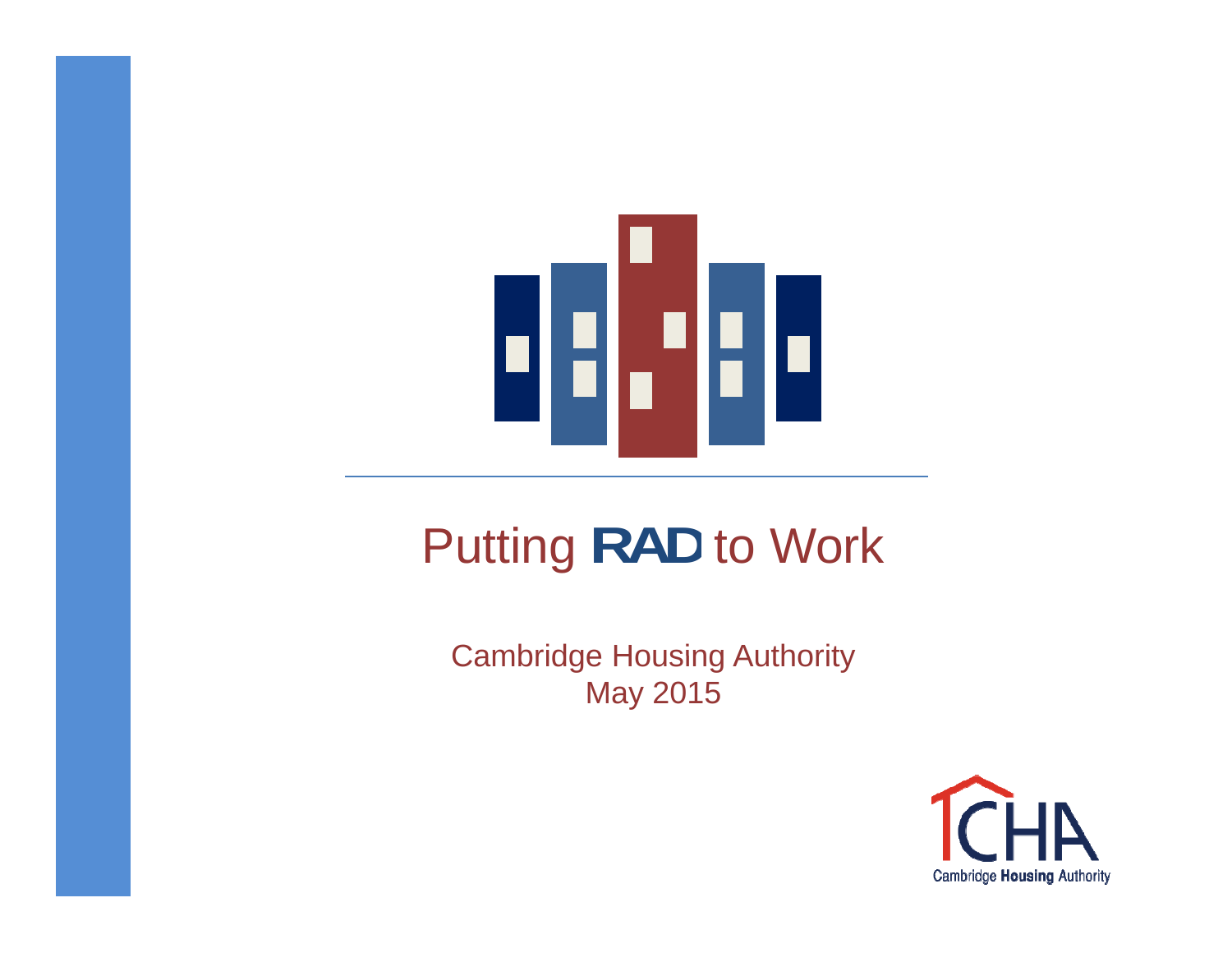### **RAD** | Substantial Capital Needs

 $\frac{1}{2}$ In 2006, a capital needs study of CHA's properties identified over \$228 million in needed improvements to its 2,429 public housing units. Since CHA's annual capital budget was only \$7 million, it would take over 32 years to complete all **the needed capital improvements.**

**Improvement Needs**

- $\mathbf{v}$  **Between 2007-2009, CHA held many meetings with residents at each property** capital<br>provement to discuss capital needs, and identify new ways to potentially fund<br>Needs improvements such as traditional grants, tax credits, bank financing, and **income mixing. CHA initiated pre-development activity at several properties.**
	- In 2009, CHA received \$28 million in ARRA funds to complete various renovations including the revitalization of 292 units, or 12% of it portfolio. The **pre-development activities, funded through MTW, were key to CHA's success.**

**Funds for Capital Work**

- ❖ **Between 2010-2012, CHA renewed efforts to identify <sup>a</sup> portfolio wide solution** to meet its capital needs, begins preparing a disposition application for 1,065 units and does another two rounds of meetings with residents. Application is **submitted in March 2012, but is quickly rejected by HUD.**
- ❖ In July 2012, HUD issued the initial RAD notice of funding. It does not work in **Cambridge, so focus continues to be on disposition. Pre-development activities continue.**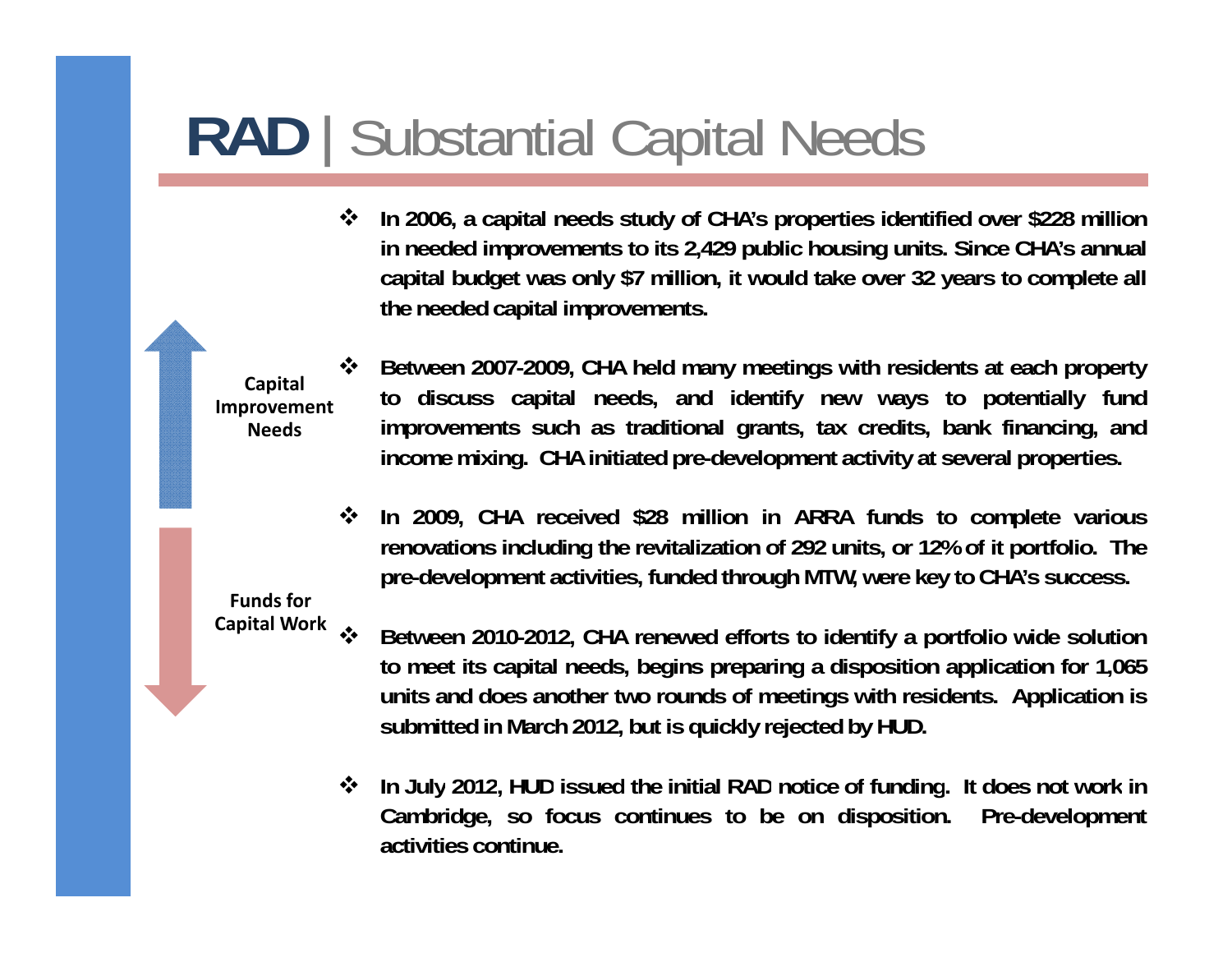# **RAD** 2012 | Not Enough, No MTW

As noted, when HUD first issued the RAD notice in 2012 there was not enough flexibility for it to work in Cambridge. RAD conversions even when combined with 4% LIHTCs would not allow CHA to meet the capital needs of its properties, even ones with low to modest capital needs. Most **significantly, MTW could not be combined with RAD.**

| WOODROW WILSON COURT - 68 unit family site |                | MANNING APTS - 198 unit elderly/disabled site |                     |
|--------------------------------------------|----------------|-----------------------------------------------|---------------------|
| Annual RAD Income                          | \$648,558      | <b>Annual RAD Income</b>                      | \$2,072,444         |
| <b>Annual Expense</b>                      | \$538,324      | <b>Annual Expense</b>                         | \$1,572,630         |
| <b>Net Operating Income (NOI)</b>          | \$110,234      | <b>Net Operating Income (NOI)</b>             | \$499,814           |
|                                            |                |                                               |                     |
| Supportable Mortgage from NOI              | \$1,428,163    | Supportable Mortgage from NOI                 | \$6,488,800         |
| LIHTC 4%                                   | \$3,984,307    | LIHTC <sub>4</sub> %                          | <u>\$23,915,965</u> |
| <b>Total Sources</b>                       | \$5,412,470    | <b>Total Sources</b>                          | \$30,404,765        |
|                                            |                |                                               |                     |
| Construction                               | \$2,974,946    | Construction                                  | \$32,975,000        |
| Soft Costs                                 | \$2,747,261    | <b>Soft Costs</b>                             | \$10,851,456        |
| Reserves/Contingency                       | \$710,000      | Reserves/Contingency                          | \$5,047,382         |
| <b>Total Uses</b>                          | \$6,432,207    | <b>Total Uses</b>                             | \$48,873,838        |
| Surplus/(Shortfall)                        | ( \$1,019,737) | Surplus/(Shortfall)                           | (\$18,469,073)      |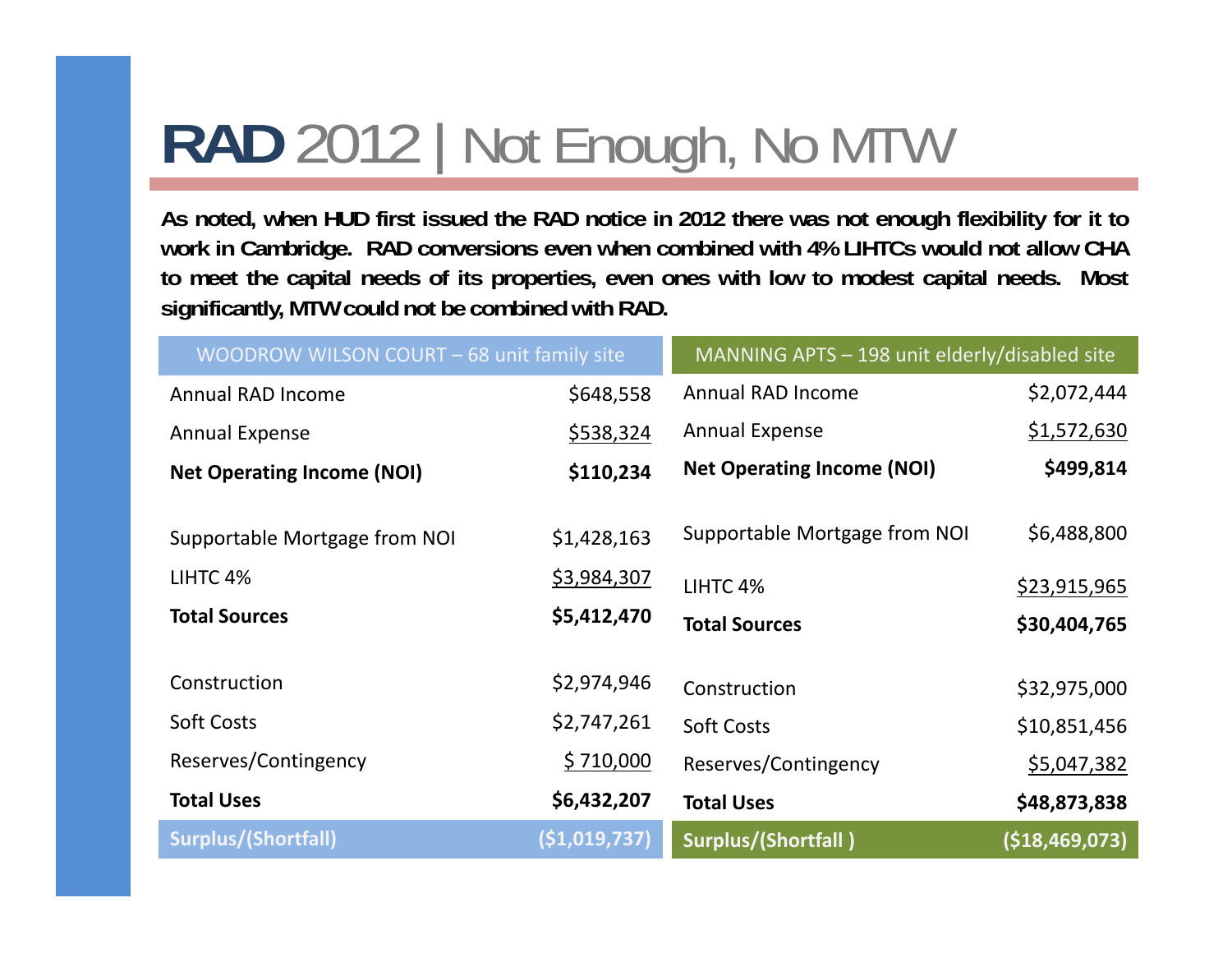# **RAD** 2013 | Flexibility Emerges in RAD

The revisions to the RAD program issued in July 2013 provided sufficient flexibility for CHA as a MTW agency to develop a **portfolio-wide solution** for all its federally-assisted public housing developments, with the exception of one property which meets HUD's definition for obsolescence. For this property, CHA will pursue disposition under Section 18 and use its MTW authority to project-base tenant protection vouchers.

### **KEY CHANGES TO RAD FROM 2012 TO 2013:**

- $\bullet$  Allows MTW agencies to use their single fund flexibility to set initial contract rents when submitting applications for two or more projects. This flexibility, combined with the disposition and the project basing of tenant protection vouchers in the one property meeting the Section 18 threshold, allows CHA to meet the \$317 million (in 2015 \$) construction needs of its entire portfolio.
- • Allows for rent bundling – meaning PHAs can adjust subsidy (i.e. contract rents) across multiple properties as long as the PHA does not exceed the aggregate subsidy for all projects submitted for conversion. This was an important element to coming up with a portfolio-wide solution.
- • Allows for a PHA to group properties together, or separately, in any manner provided it is financially feasible. This flexibility also contributed to CHA's ability to come up with a portfolio-wide solution.
- • Provides additional income to PHAs as HUD is calculating rents for RAD applications under the 60,000 unit authorization using FY 2012 funding (i.e. 95% proration, rather than current, lower levels).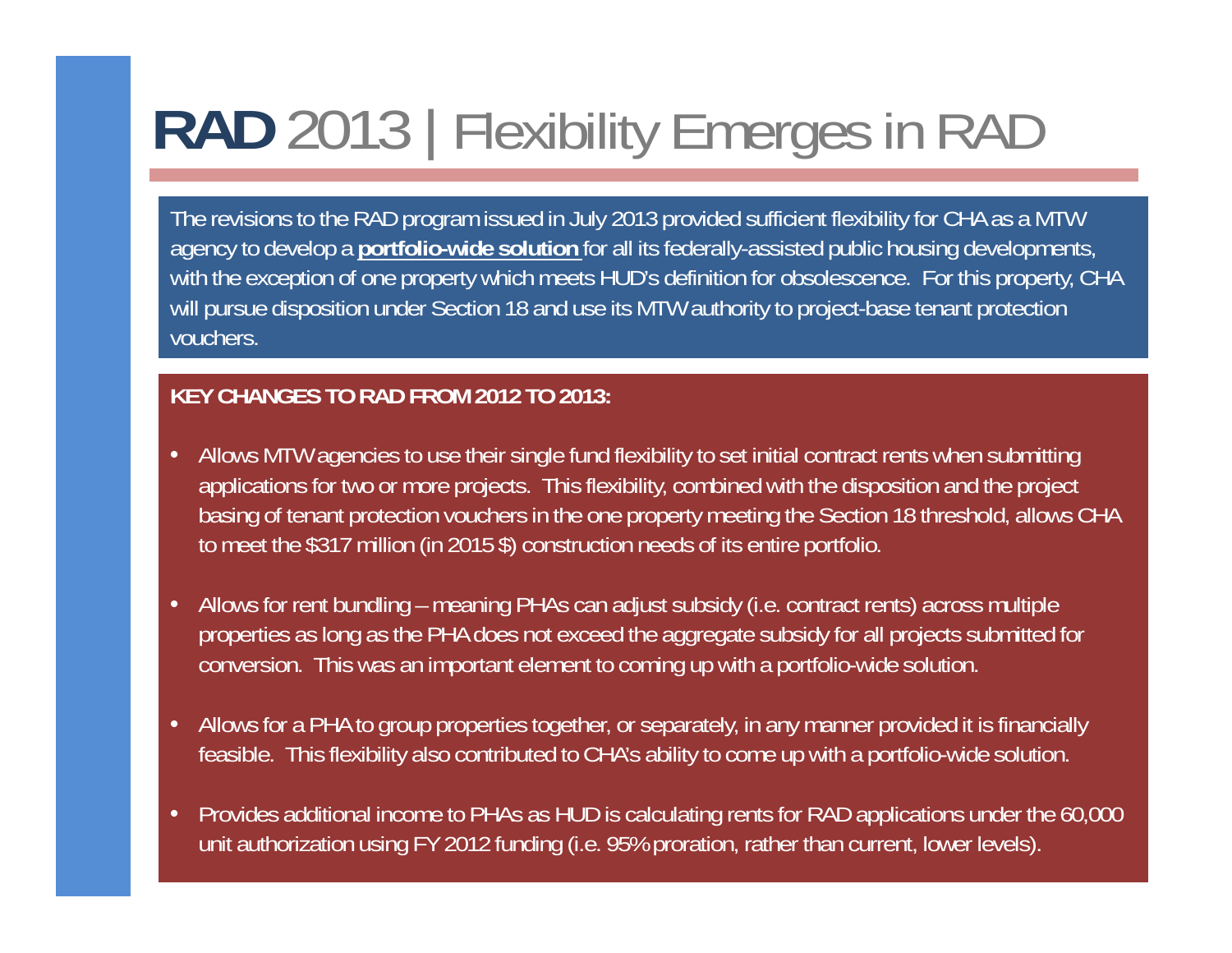# RAD 2013 | CHA's Application Using MTW

#### WOODROW WILSON COURT – 68 unit family site

| <b>Annual RAD Income</b>          | \$648,558   | For Woodrow Wilson Court, CHA was                                                              |
|-----------------------------------|-------------|------------------------------------------------------------------------------------------------|
| <b>Annual MTW Subsidy</b>         | \$79,000    | able to reduce the \$602,330 shortfall that<br>existed in the RAD 2012 model by adding         |
| Annual Income                     | \$727,558   | \$79,000<br>annual<br>income<br>$\mathsf{in}$<br>$($ or<br>approximately \$97 PUM) through the |
| <b>Annual Expense</b>             | \$538,324   | single fund flexibility afforded under                                                         |
| <b>Net Operating Income (NOI)</b> | \$189,234   | MTW.                                                                                           |
| Supportable Mortgage from NOI     | \$2,447,900 |                                                                                                |
| LIHTC 4%                          | \$3,984,307 |                                                                                                |
| <b>Total Sources</b>              | \$6,432,207 |                                                                                                |
| Construction                      | \$2,974,946 |                                                                                                |
| Soft Costs                        | \$2,747,261 |                                                                                                |
| Reserves/Contingency              | \$710,000   |                                                                                                |
| <b>Total Uses</b>                 | \$6,432,207 |                                                                                                |
| <b>Surplus/(Shortfall)</b>        |             |                                                                                                |
|                                   |             |                                                                                                |

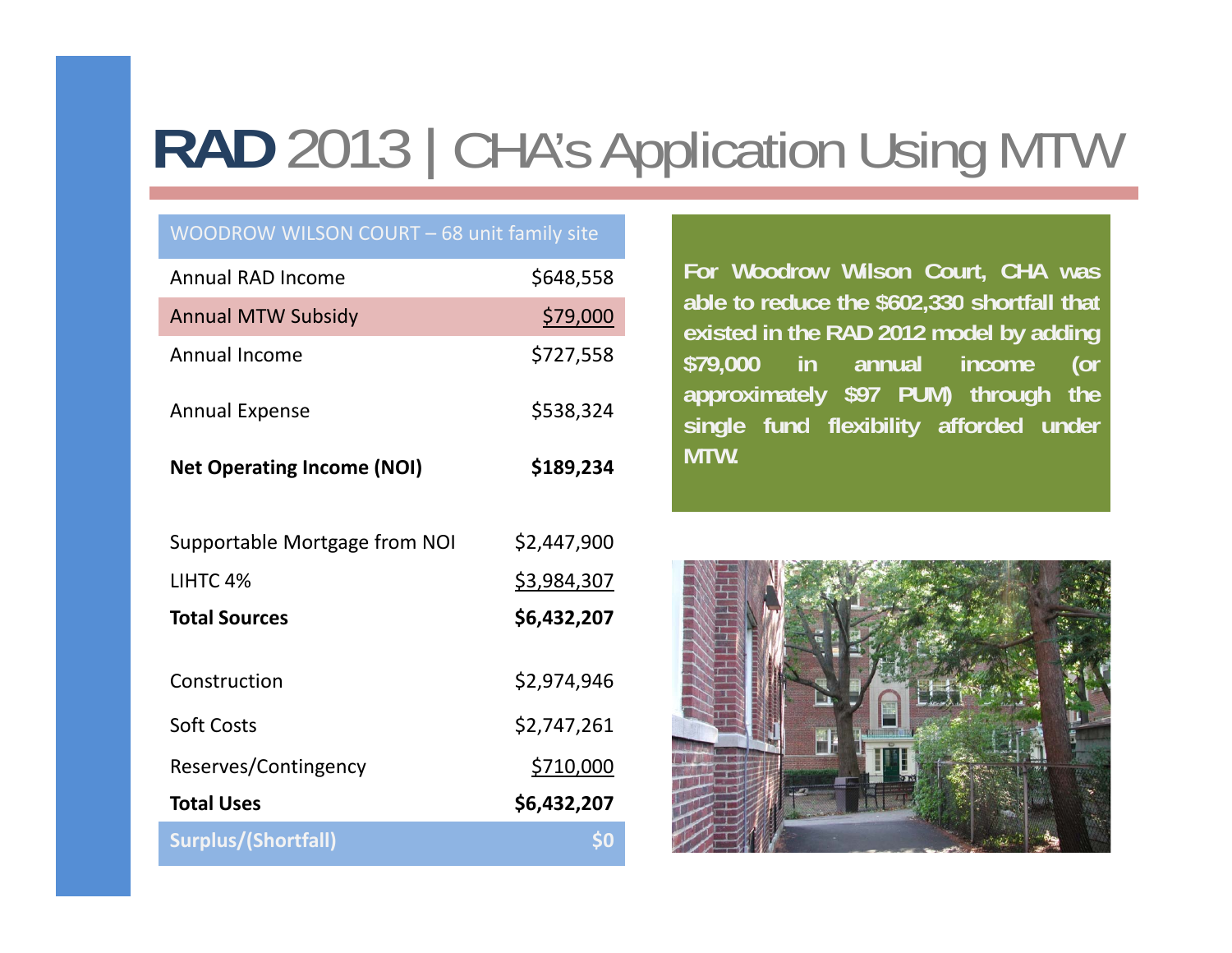# **RAD** 2013 | CHA's Application Using MTW

**The CHA was able to reduce the\$18,469,073 shortfall that existed in the through:**

- **Rent bundling from four other CHA properties**
- 



### MANNING APTS – 199 unit elderly/disabled site

| \$18,469,073 shortfall that existed in the                                     | Annual RAD Income                 | \$2,072,444  |
|--------------------------------------------------------------------------------|-----------------------------------|--------------|
| RAD 2012 model by adding income                                                | Annual Income - Rent Bundling     | \$419,562    |
| through:                                                                       | <b>Annual MTW Subsidy</b>         | \$794,651    |
| Rent bundling from four other CHA<br><b>properties</b>                         | Annual Income (= to 110% FMR)     | \$3,089,519  |
| -A MTW subsidy equal to \$334 PUM.                                             | Annual Expense                    | \$1,572,630  |
| An additional loan of \$5.35M using MTW<br>funds from the acquisition proceeds | <b>Net Operating Income (NOI)</b> | \$1,516,889  |
| from other sites was the final piece to                                        | Supportable Mortgage from NOI     | \$19,622,800 |
| meeting Manning needs.                                                         | LIHTC 4%                          | \$23,915,965 |
|                                                                                | <b>CHA Program Loan</b>           | \$5,335,073  |
|                                                                                | <b>Total Sources</b>              | \$48,873,838 |
|                                                                                | Construction                      | \$32,975,000 |
|                                                                                | <b>Soft Costs</b>                 | \$10,851,456 |
|                                                                                | Reserves/Contingency              | \$5,047,382  |
|                                                                                |                                   |              |
|                                                                                | <b>Total Uses</b>                 | \$48,873,838 |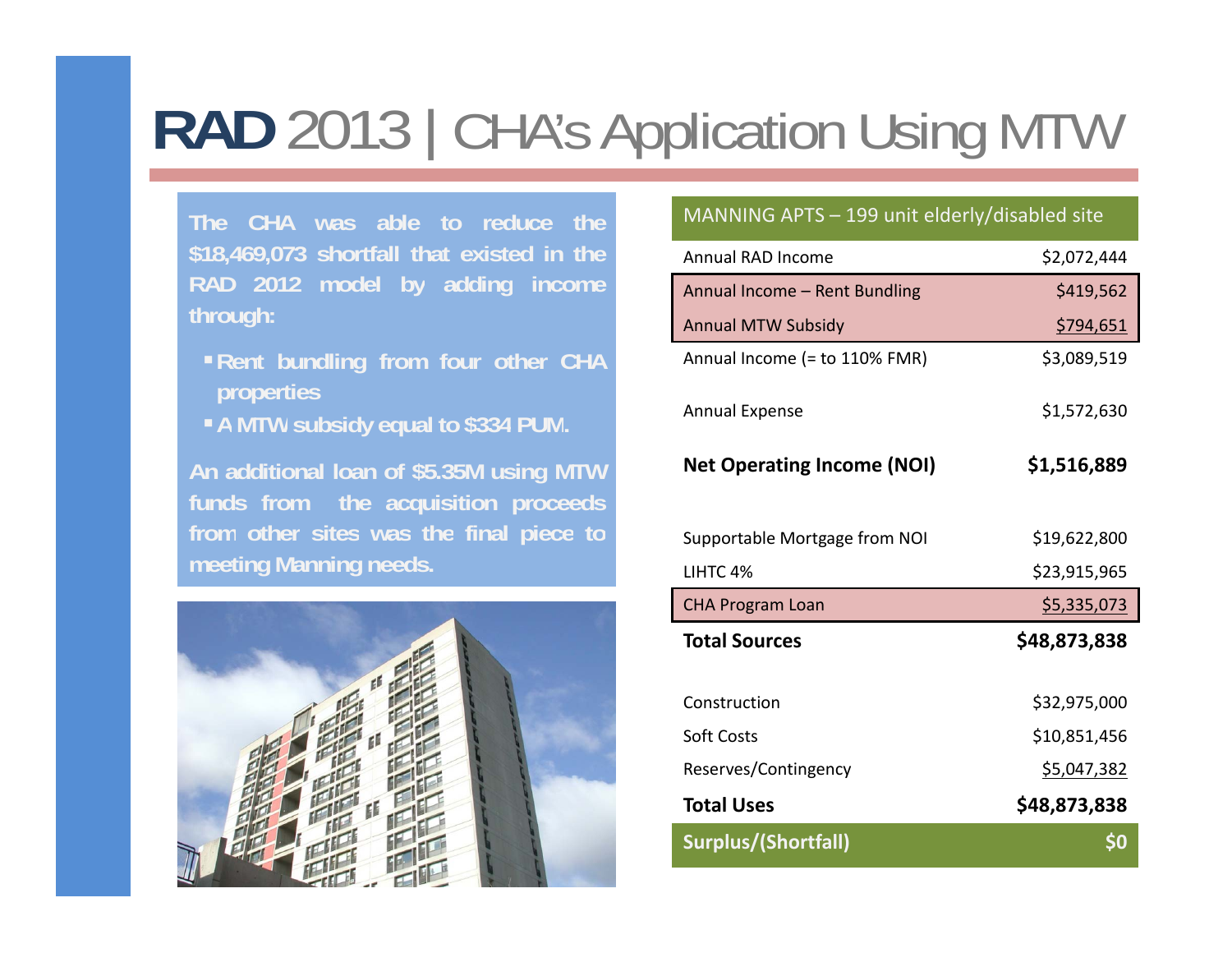## **RAD 2013** | Rent Bundling and MTW

### The Interplay of Rent Bundling and MTW Subsidy in CHA's RAD Phase 1 Properties

|                                                      | <b>Manning</b>     |    | Newtowne<br>Court  |    | Washington<br><b>Elms</b> |     | Woodrow<br><b>Wilson Ct</b> | Putnam<br>Gardens |    | Lyndon B.<br>Johnson         |    | John F. Kennedy | Jackson<br>Gardens |    | Lincoln Way             |             | Total           |
|------------------------------------------------------|--------------------|----|--------------------|----|---------------------------|-----|-----------------------------|-------------------|----|------------------------------|----|-----------------|--------------------|----|-------------------------|-------------|-----------------|
| <b>Stablized Cash Flow Proforma</b>                  |                    |    |                    |    |                           |     |                             |                   |    |                              |    |                 |                    |    |                         |             |                 |
| <b>RAD Rents from Application</b>                    | 1,853,832 \$       |    | 3,297,840          | Ŝ  | 2,355,480 \$              |     | 682,272<br>Ŝ                | 1,471,596 \$      |    | 1,707,576 \$                 |    | 436,656 \$      | 446,064 \$         |    | $\mathsf{S}$<br>525,364 |             | 12,776,680      |
| <b>Rent Bundling</b>                                 | 419,562 \$         |    |                    |    |                           | S   | ×                           |                   | S  | $(297, 457)$ \$              |    | $(70, 300)$ \$  | $(23,380)$ \$      |    | $(28, 425)$ \$          |             |                 |
| <b>MTW Block Grant</b>                               | 794,651 \$         |    | 639,750            |    | 252,000                   | S   | 79,000                      | 705,750           | -S |                              | Ş  |                 |                    |    |                         | S           | 2,471,151       |
| <b>Gross Potential Rents for RAD Units</b>           | 3,068,045          |    | 3,937,590          | -S | 2,607,480                 | -S  | 761,272<br>S                | 2,177,346         | S  | 1,410,119                    |    | 366,356         | 422,684            |    | 496,939                 | S           | 15,247,831      |
| <b>Gross Potential Rents for Commercial</b>          | 117,543 \$         |    |                    |    |                           | \$  | Ŝ                           |                   | \$ | $\qquad \qquad \blacksquare$ | \$ |                 |                    |    | S                       |             | 117,543         |
| Vacancy Loss and Bad Debt Loss                       | $(98, 569)$ \$     |    | $(164, 892)$ \$    |    | $(117,774)$ \$            |     | $(34, 114)$ \$              | $(73,580)$ \$     |    | $(85, 379)$ \$               |    | $(21, 833)$ \$  | $(22,303)$ \$      |    | $(26, 268)$ \$          |             | (644, 712)      |
| Other Income                                         | 2,500              |    | 15,000             |    | 6,000                     | S   | 400                         | 900               |    | $5,000$ \$                   |    | 2,817           |                    |    |                         |             | 32,617          |
| <b>Effective Gross Income</b>                        | 3,089,519          | \$ | 3,787,698          | Ŝ  | 2,495,706 \$              |     | 727,558<br>Ŝ                | 2,104,666         | Ŝ  | 1,329,740 \$                 |    | 347,340 \$      | 400,381 \$         |    | 470,671                 | $\varsigma$ | 14,753,279      |
| <b>Total Operating Expenses</b>                      | 1.503.330          | -Ś | 2,175,788 \$       |    | $1,716,937$ \$            |     | 514,524 \$                  | 1,279,489 \$      |    | $1,262,790$ \$               |    | 326,940 \$      | 379,631 \$         |    | 447,121 \$              |             | 9,606,550       |
| Annual Deposit to Replacement Reserves               | 69,300             |    | 93,800             |    | 61,250                    | -S  | 23,800<br>S                 | 42,700            | S  | 61,950 \$                    |    | 15,400          | 15,750             | -S | 18,550<br>-S            |             | 402,500         |
| <b>Total Expenses</b>                                | 1,572,630          | -Ś | 2,269,588          | Ŝ  | 1,778,187 \$              |     | 538,324<br><sub>S</sub>     | 1,322,189         | S  | 1,324,740 \$                 |    | 342,340 \$      | 395,381 \$         |    | 465,671                 | -Ś          | 10,009,050      |
| Net Operating Income                                 | 1,516,889 \$       |    | $1,518,110$ \$     |    | 717,519 \$                |     | 189,234 \$                  | 782,477 \$        |    | $5,000$ \$                   |    | $5,000$ \$      | $5,000$ \$         |    | 5,000                   | $\zeta$     | 4,744,229       |
| First Mortgage Debt Service<br>Ś                     | 1.264.073 \$       |    | $1,265,091$ \$     |    | 597,927 \$                |     | 157,690 \$                  | 652,058           |    |                              |    |                 |                    |    |                         | Ś           | 3,936,839       |
| Operating Cash Flow<br><b>DSCR</b>                   | 252,816 \$<br>1.20 |    | 253,019 \$<br>1.20 |    | 119,592 \$<br>1.20        |     | 31,543 \$<br>1.20           | 130,419<br>1.20   |    |                              |    |                 |                    |    |                         | \$          | 787,389<br>1.21 |
| Supportable First Mortgage<br>(@ 5.0%, 30 year term) | 19,622,800         |    | 19,638,600         |    | 9,281,900                 | -S. | 2,447,900<br><sup>S</sup>   | 10.122,200        |    |                              | Ś  | $\sim$          |                    |    |                         | Ś.          | 61,113,401      |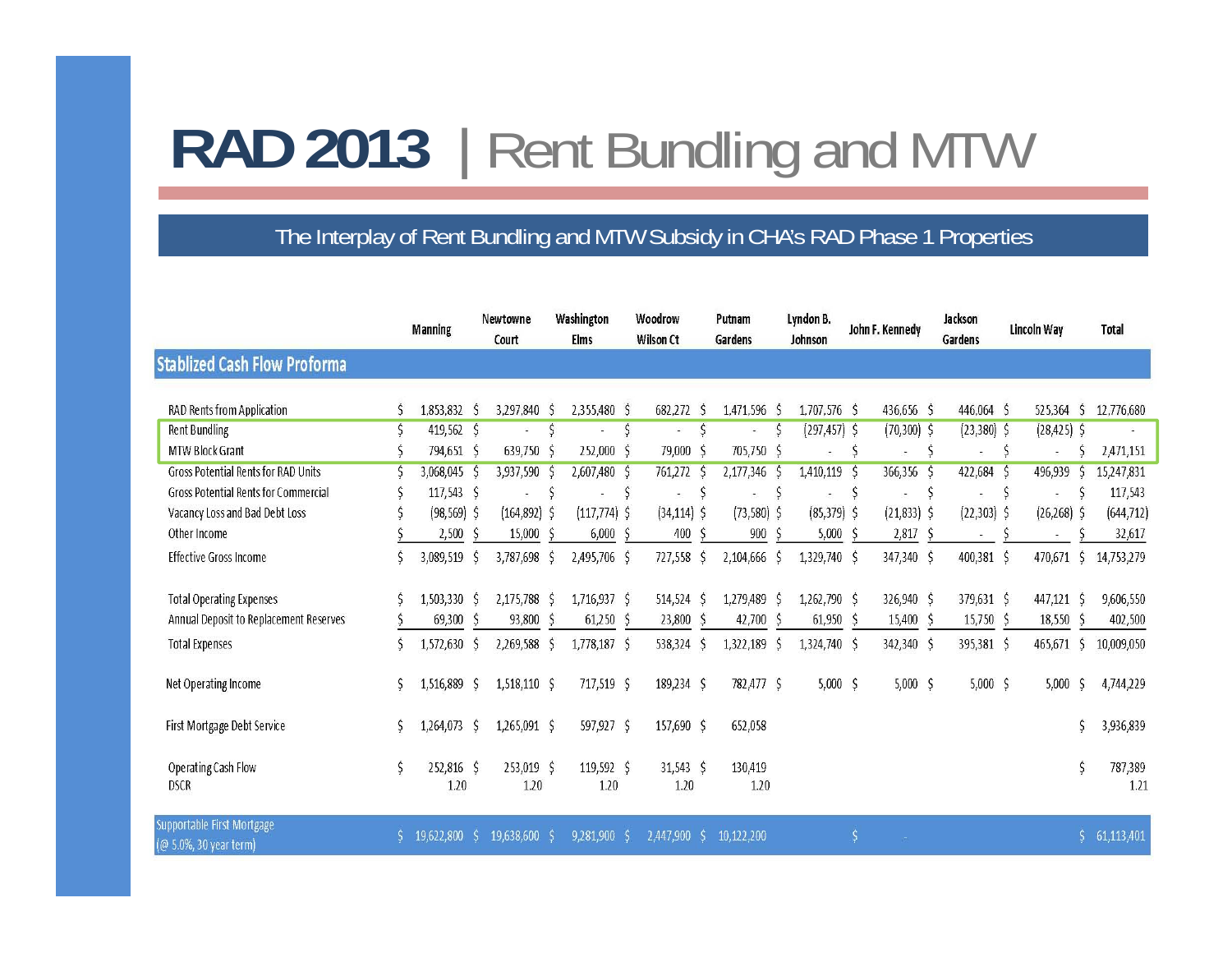## **RAD 2013** | Different Form of Bundling

### CHA as Lender: The Interplay of Acquisition Income Between CHA's RAD Phase 1 Properties

acquisition proceeds it is receiving from three properties (i.e. net cash it is getting from the deals) to fund \$17.1M loans back to two properties. This allows the CHA to reallocate funds so that all properties receive sufficient levels of rehabilitation.

| <b>Acquisition Proceeds to CHA</b> |                |            |
|------------------------------------|----------------|------------|
| <b>Washington Elms</b>             | \$             | 8,300,000  |
| <b>Newtowne Court</b>              | $\mathfrak{L}$ | 7,800,000  |
| <b>Putnam Gardens</b>              | $\mathfrak{F}$ | 1,000,000  |
|                                    | \$.            | 17,100,000 |
|                                    |                |            |

| Loans from CHA            |               |                         |
|---------------------------|---------------|-------------------------|
| <b>Manning Apartments</b> |               | \$(14,600,000)          |
| <b>Woodrow Wilson Ct</b>  | $\mathcal{S}$ | (2,500,000)             |
|                           |               | $\sqrt{5}$ (17,100,000) |
|                           |               |                         |
|                           |               |                         |

\$

Net Gain to CHA

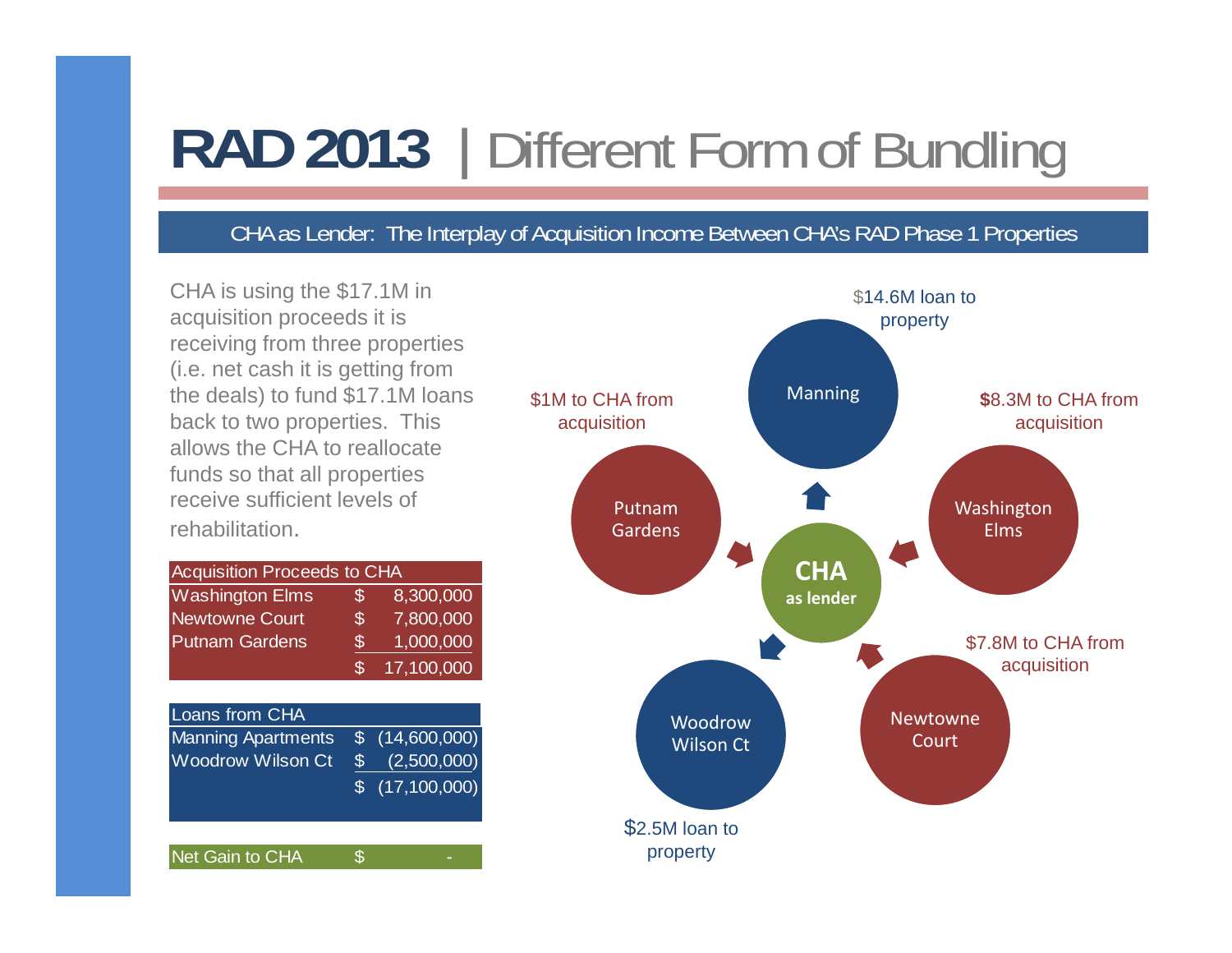# **RAD** | Maximize Resources

- **<sup>◆</sup>** Look for opportunity within your portfolio --- is there a Tax Credit Analysis Washington Elms (175 units) **way to combine a property in good condition with one with more need, does a site have excess land or other development potential, etc.**
- **Maximize NOI through rent bundling, lower operating costs, or other operating income so the property can support the level of debt you need. Especially consider energy savings --- CHA's Phase 1 properties alone are projected to have energy savings totaling over** \$700,000 which adds to NOI. **Eligible Acquisition Cost 199,103,280** \$ 189,162
- **"Liberate your assets" - use acquisition credits to the maximum extent you can – acquisition credits in Cambridge increased LIHTC equity by over 50% on its Phase 1 projects**
- **Look for soft loans – most states either directly or through their housing finance agencies have such loans.**
- **Strongly consider PBV as your RAD vehicle. As the PBV administrator, you will earn an administrative fee which in turn can help support the properties.**

### **Maximize Resources: Maximize Resources: The Power of Acquisition Credits in Cambridge**

| ombine a property in good condition with one<br>Eligible Basis Rehab Cost<br>Total<br>e need, does a site have excess land or other<br>\$<br>\$<br>Eligible Rehab Cost<br>34,999,649<br>nent potential, etc. | Per Unit |
|--------------------------------------------------------------------------------------------------------------------------------------------------------------------------------------------------------------|----------|
|                                                                                                                                                                                                              |          |
|                                                                                                                                                                                                              |          |
|                                                                                                                                                                                                              | 199,998  |
| $\zeta$<br>45,499,544<br>$\zeta$<br>QCT/DDA - Adjustment<br>130%                                                                                                                                             | 259,997  |
| <b>NOI through rent bundling, lower operating</b><br>Applicable Faction<br>\$<br>$81\%$ \$<br>36,854,630                                                                                                     | 210,598  |
| other operating income so the property can<br>Credit Percentage<br>3.21%<br>the level of debt you need.<br><b>Especially</b>                                                                                 |          |
| \$<br>Annual Rehab Credit<br>\$<br>1,183,034<br>energy savings --- CHA's Phase 1 properties                                                                                                                  | 6,760    |
| e projected to have energy savings totaling<br><b>Eligible Basis Acquisition Cost</b>                                                                                                                        |          |
| \$<br>0,000 which adds to NOI.<br>33,103,280<br>$\zeta$<br><b>Eligible Acquisition Cost</b>                                                                                                                  | 189,162  |
| $\zeta$<br>33,103,280<br>No QCT/DDA Adjustment<br>100%<br>$\zeta$                                                                                                                                            | 189,162  |
| your assets" - use acquisition credits to the<br>Applicable Fraction<br>$\zeta$<br>$81\%$ \$<br>26,813,657                                                                                                   | 153,221  |
| n extent you can - acquisition credits in<br><b>Credit Percentage</b><br>3.21%<br>ge increased LIHTC equity by over 50% on its                                                                               |          |
| \$<br><b>Annual Acquisition Credit</b><br>$860,718$ \$<br>projects.                                                                                                                                          | 4,918    |
|                                                                                                                                                                                                              |          |
| soft loans - most states either directly or<br>58% \$<br>Annual Rehab Credit<br>\$<br>1,183,034                                                                                                              | 6,760    |
| their housing finance agencies have such<br><b>Annual Acquisition Credit</b><br>$\zeta$<br>\$<br>42%<br>860,718                                                                                              | 4,918    |
| \$<br><b>Total Annual Credit</b><br>2,043,752<br>\$                                                                                                                                                          | 11,679   |
| Total 10 Year Credit<br>consider PBV as your RAD vehicle. As the                                                                                                                                             |          |
| $\zeta$<br>Annual Rehab Credit<br>58%<br>$11,830,336$ \$<br>iinistrator, you will earn an administrative fee                                                                                                 | 67,602   |
|                                                                                                                                                                                                              | 49,184   |
| <b>Annual Acquisition Credit</b><br>$42\%$ \$<br>8,607,184<br>Ş<br>turn can help support the properties.                                                                                                     |          |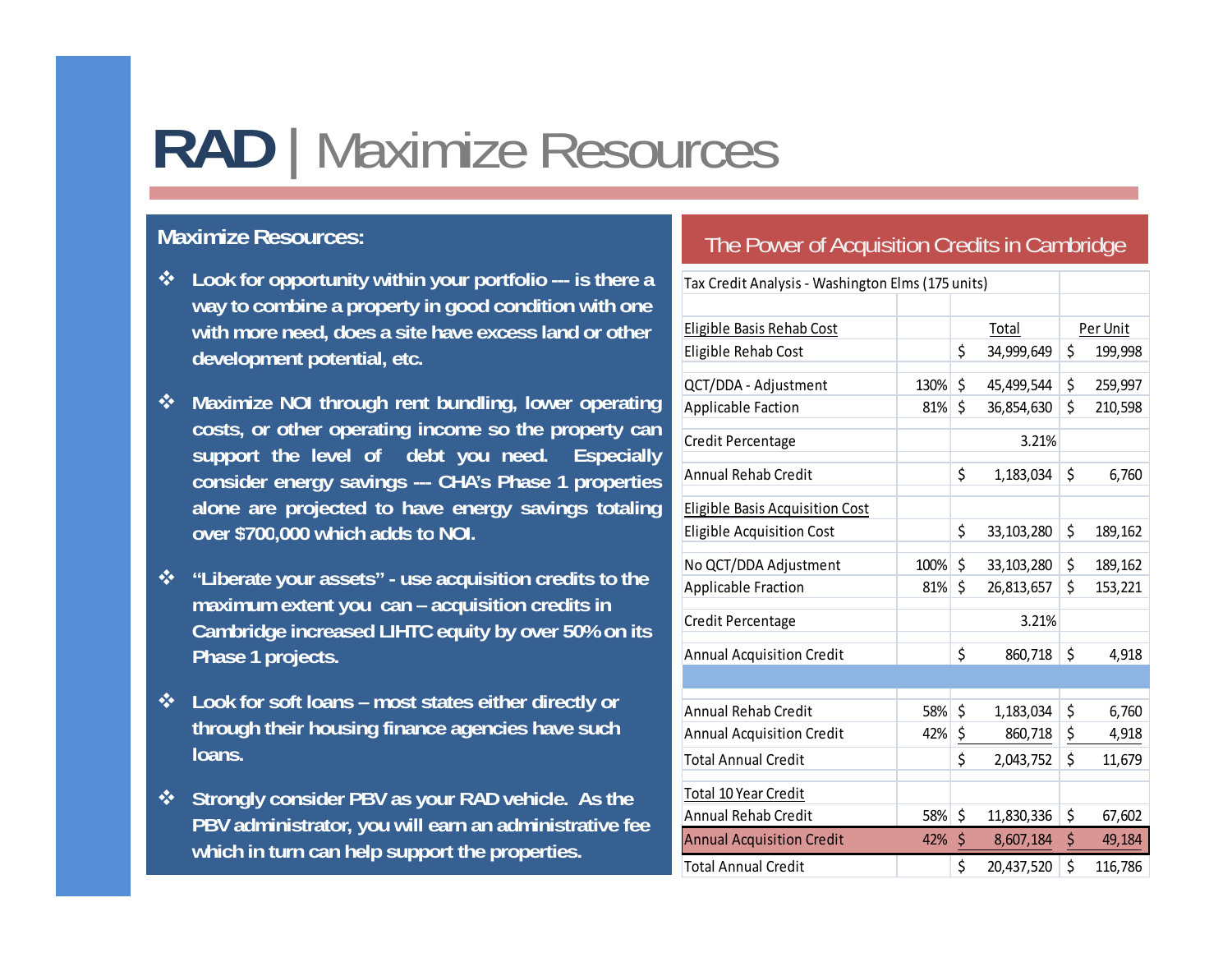### **RAD**  | Phasing Considerations

### CHA is phasing its RAD conversions as follows:<br>
Phasing Considerations

| Phase 1 - 1150 Units | Phase |
|----------------------|-------|
|                      |       |

| Phase 1 A - December 2014         |      |
|-----------------------------------|------|
| <b>Putnam Gardens (LIHTC)</b>     | 122  |
| <b>LBJ Apartments</b>             | 177  |
| <b>Jackson Gardens</b>            | 45   |
| <b>Lincoln Way</b>                | 53   |
| <b>JFK Apartments</b>             | 44   |
| <b>Subtotal</b>                   | 441  |
|                                   |      |
| Phase 1 B - March 2015            |      |
| <b>Newtowne Court (LIHTC)</b>     | 268  |
| <b>Washington Elms (LIHTC)</b>    | 175  |
| <b>Woodrow Wilson (LIHTC)</b>     | 68   |
| <b>Subtotal</b>                   | 511  |
|                                   |      |
| Phase 1 C - September 2015        |      |
| <b>Manning Apartments (LIHTC)</b> | 198  |
| <b>Subtotal</b>                   | 198  |
|                                   |      |
| <b>Total Phase 1</b>              | 1150 |

| Phase 1 - 1150 Units              |     | Phase 2 - 979 Units (tentative)   |     |
|-----------------------------------|-----|-----------------------------------|-----|
| Phase 1 A - December 2014         |     | Phase 2 A - June 2016             |     |
| <b>Putnam Gardens (LIHTC)</b>     | 122 | <b>Scattered Families Sites</b>   | 123 |
| <b>LBJ Apartments</b>             | 177 | <b>Truman Apartments (LIHTC)</b>  | 59  |
| <b>Jackson Gardens</b>            | 45  | <b>Russell Apartments (LIHTC)</b> | 51  |
| Lincoln Way                       | 53  | <b>Subtotal</b>                   | 233 |
| <b>JFK Apartments</b>             | 44  |                                   |     |
| <b>Subtotal</b>                   | 441 | Phase 2 B - October 2016          |     |
|                                   |     | <b>Roosevelt Towers (LIHTC)</b>   | 124 |
| Phase 1 B - March 2015            |     | <b>Corcoran Park (LIHTC)</b>      | 152 |
| <b>Newtowne Court (LIHTC)</b>     | 268 | <b>Burns Apartments (LIHTC)</b>   | 198 |
| <b>Washington Elms (LIHTC)</b>    | 175 | <b>Subtotal</b>                   | 474 |
| <b>Woodrow Wilson (LIHTC)</b>     | 68  |                                   |     |
| <b>Subtotal</b>                   | 511 | Phase 2 C - February 2017         |     |
|                                   |     | <b>Jefferson Park (LIHTC)</b>     | 175 |
| Phase 1 C - September 2015        |     | <b>Small Elderly Devts</b>        | 97  |
| <b>Manning Apartments (LIHTC)</b> | 198 | <b>Subtotal</b>                   | 272 |
|                                   |     |                                   |     |

**1 1150 Total Phase 2 979**

- Use and availability of tax credits will likely need to spread over multiple years to accommodate tax credit rounds
- $\mathbf{r}$  Complexity of financing structure – tax credits and multiple funding sources and programs require significant time and due diligence.
- $\cdot$  $\triangleleft$  Resident relocation – need to make sure sufficient resources are available for relocation and wait list
- $\star$  Extent of renovations – if extensive and occurring at occupied sites then extended construction and disruptions could be factors
- $\frac{1}{2}$  Capacity to complete due diligence and monitor construction work – need to – make sure funds are spent wisely and the public and your resident's interest are protected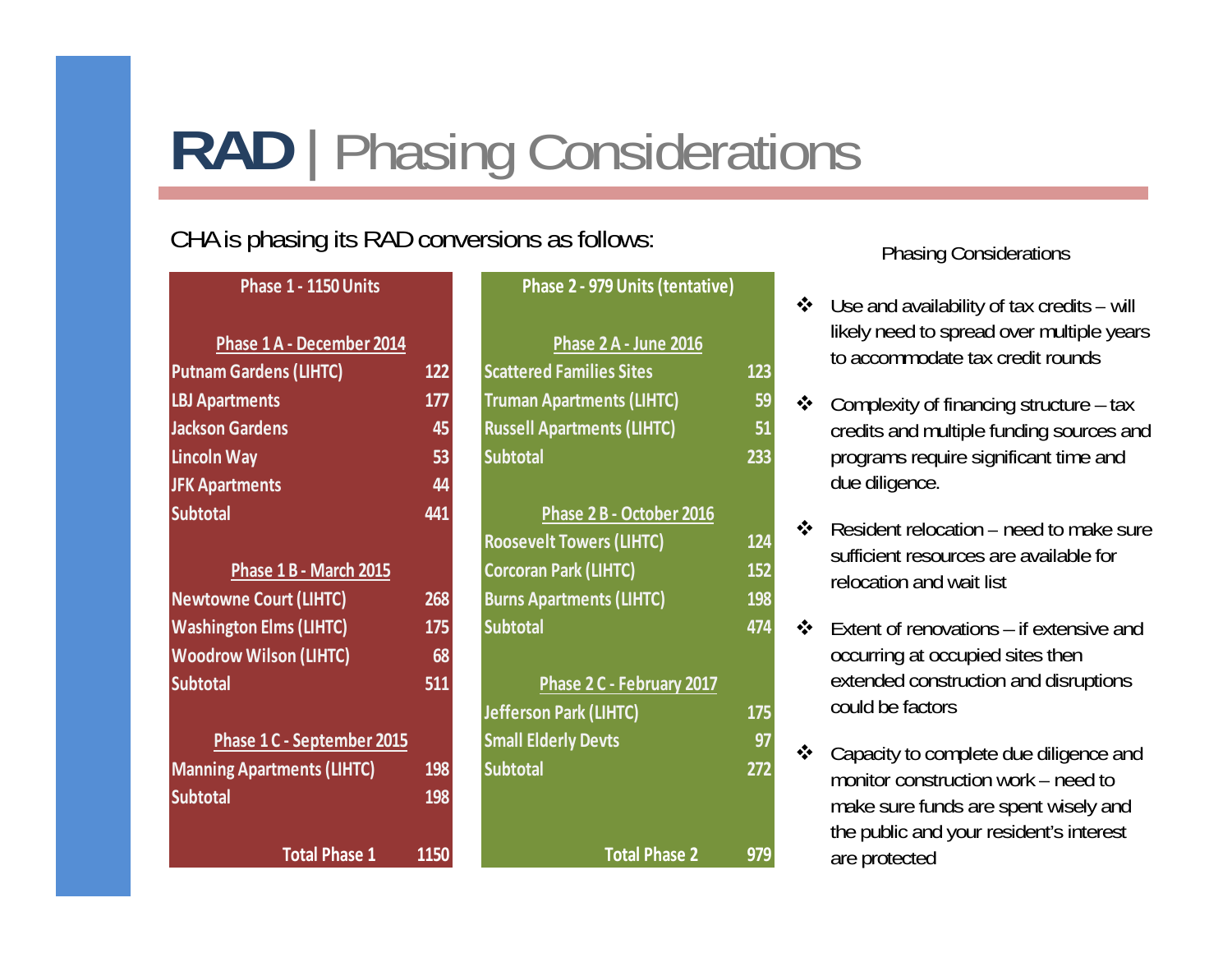# **RAD** | Implementation Considerations

| <b>Revised Lease</b><br><b>Resident</b><br><b>Waitlist Policy</b><br><b>Policies</b> |                                     | CHA had residents in all pending RAD developments signed a new lease in October of<br>2014 that will apply when their building converts to RAD.                                                                                                                                                                                                                                                                   |
|--------------------------------------------------------------------------------------|-------------------------------------|-------------------------------------------------------------------------------------------------------------------------------------------------------------------------------------------------------------------------------------------------------------------------------------------------------------------------------------------------------------------------------------------------------------------|
|                                                                                      |                                     | CHA will continue to use site based waiting lists and screen potential applicants for<br>admission. Once a project is placed in service for Tax Credits, new admissions off of the<br>waitlist must also qualify for the tax credit program, which limits income to 60% of AMI<br>(RAD and public housing allows up to 80% of AMI). There will be a limited supply of units<br>set aside as non-tax credit units. |
|                                                                                      | <b>RAD Mobility Vouchers</b>        | RAD requirements allow residents, after one year of occupancy in a RAD Development, to<br>request a RAD Tenant-Based Voucher. These families have a priority position on the<br>Section 8 waitlist.                                                                                                                                                                                                               |
|                                                                                      | <b>Rent Redetermination Dates</b>   | When a building is placed in service for tax credits, residents will need to recertify for tax<br>credits on an annual basis in addition to the Section 8 PBV. CHA is planning to align the<br>tax credit recertification with the PBV recertification anniversary date to streamline staff<br>and resident effort. This will be phased in over several years.                                                    |
|                                                                                      |                                     |                                                                                                                                                                                                                                                                                                                                                                                                                   |
| <b>Fiscal</b><br><b>Procedures</b>                                                   | <b>New Fiscal Year and Tracking</b> | RAD properties will be on a new fiscal year beginning Jan. 1st as opposed to CHA's<br>current fiscal year which ends Mar 31st. The budget process will remain the same with<br>some new line items to address debt service and replacement reserves. More formal<br>processes for development accounting, streamlining workflow, and maintaining separate<br>books for each LLC are being developed.              |
|                                                                                      | Procurement/Accounting              | Once properties become limited liability corporations under RAD/LIHTC, procurement<br>efforts shift to a model that includes paying sales tax and separating costs more stringently<br>by development.                                                                                                                                                                                                            |
|                                                                                      | <b>Central Office Costs</b>         | CHA is in the process of evaluating central office costs in relation to receiving a more<br>traditional management fee as a percentage of gross revenues compared with HUD<br>defined per unit fees.                                                                                                                                                                                                              |
|                                                                                      | <b>Shift in Revenue Sources</b>     | CHA receives a management fee for operating developments pursuant to a Management<br>Agreement with each ownership entity. In addition, one year after conversion, CHA will<br>receive a new revenue source via Administrative Fees earned for each RAD voucher it<br>administers.                                                                                                                                |
|                                                                                      |                                     |                                                                                                                                                                                                                                                                                                                                                                                                                   |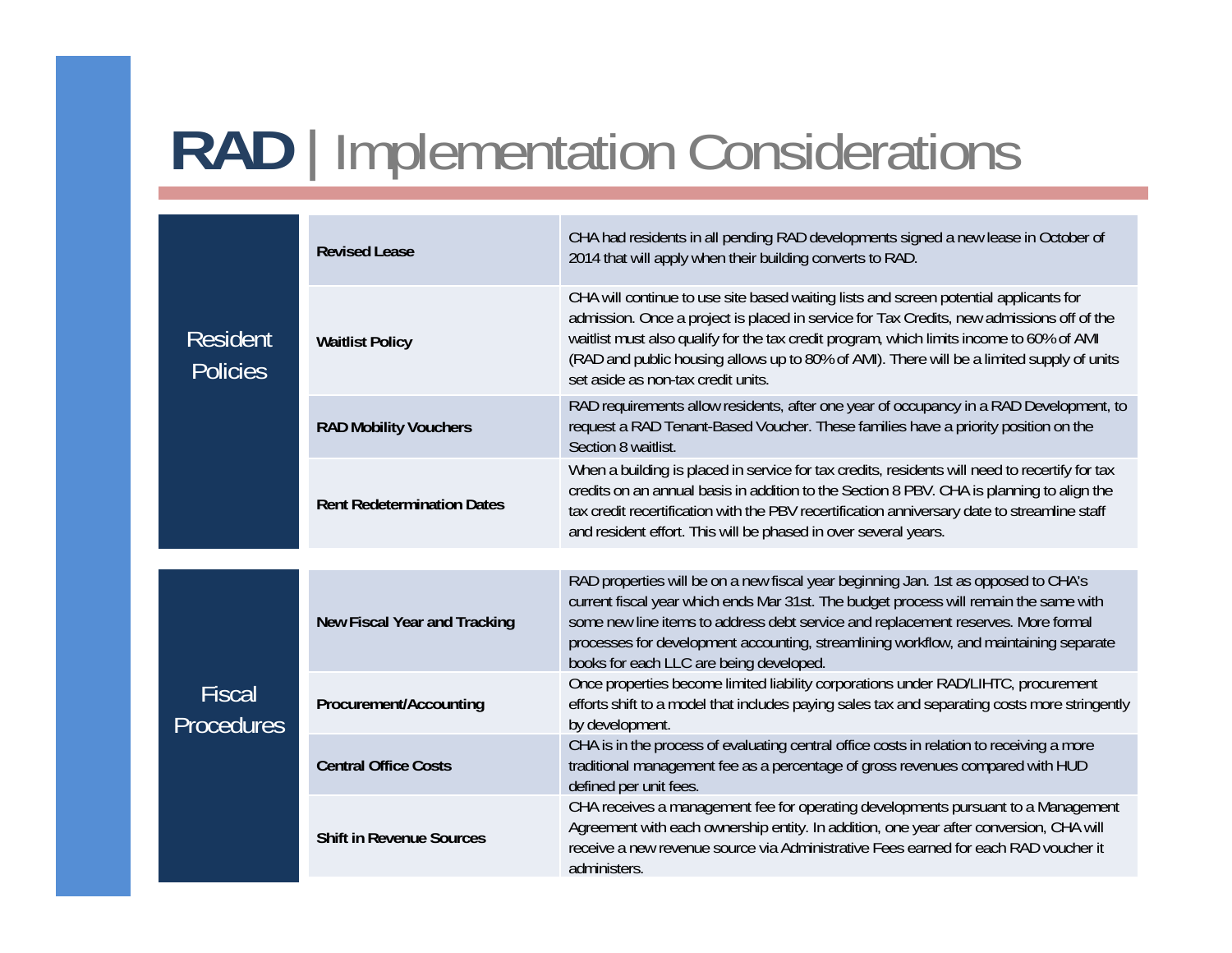## **RAD** | Implementation Considerations

| Software<br>and Data<br>Tracking                                                                                                                                                              | Workflow and Reporting for Move-<br>ins, Transfers, and Inspections                                                                                              | CHA has been working extensively with the creators of the its software to streamline our<br>data management. Since CHA plans to use certain public housing policies in conjunction<br>with Section 8 regulations, the software company has mapped out a way for the two<br>programs to interact. This involves custom programming, training, and automation. |
|-----------------------------------------------------------------------------------------------------------------------------------------------------------------------------------------------|------------------------------------------------------------------------------------------------------------------------------------------------------------------|--------------------------------------------------------------------------------------------------------------------------------------------------------------------------------------------------------------------------------------------------------------------------------------------------------------------------------------------------------------|
|                                                                                                                                                                                               | <b>Tax Credit Reporting</b>                                                                                                                                      | CHA already has a few tax credit properties that are handled outside of our main software<br>system. Since CHA plans to have almost all properties using tax credits under RAD, we<br>are exploring ways to integrate tax credit reporting with Elite.                                                                                                       |
|                                                                                                                                                                                               | <b>Custom Programming</b>                                                                                                                                        | Because CHA's RAD effort exists at the crossroads of Low Income Public Housing,<br>Section 8, and Low Income Tax Credit rules, we are beginning to explore new custom<br>reports that may be necessary to track data once the properties are stabilized and in<br>operation.                                                                                 |
|                                                                                                                                                                                               |                                                                                                                                                                  |                                                                                                                                                                                                                                                                                                                                                              |
| <b>Site Staff Roles and Training</b><br><b>Asset Management</b><br>Property<br>Management<br><b>New Inspection Requirements</b><br><b>Vacant Unit Payments</b><br><b>Tracking HAP Subsidy</b> | CHA is evaluating if/how staff roles may change under RAD given tax credit reporting<br>requirements, new software training, and other revised responsibilities. |                                                                                                                                                                                                                                                                                                                                                              |
|                                                                                                                                                                                               |                                                                                                                                                                  | CHA site staff have always been involved in the creation and review of site budgets, but<br>through RAD, we hope to involve staff more directly in tracking cash flow and<br>understanding obligations to investors and lenders (e.g. debt service coverage ratios,<br>required replacement reserves, etc.).                                                 |
|                                                                                                                                                                                               |                                                                                                                                                                  | Under RAD, CHA moves from the public housing inspection process (REAC) to a Section<br>8 inspection process (HQS), which requires new forms, training, and implementation. CHA<br>staff will now need to contract with a third party for HQS inspections for any move-in or<br>unit-turnaround inspections.                                                  |
|                                                                                                                                                                                               |                                                                                                                                                                  | Site staff will now need to track and request subsidy payments for vacant units (as<br>opposed to receiving a set operating subsidy each year that is handled centrally).                                                                                                                                                                                    |
|                                                                                                                                                                                               |                                                                                                                                                                  | We are working on a process to have site staff review and approve monthly HAP subsidy<br>changes for their units (as opposed to receiving a set operating subsidy from the CHA).                                                                                                                                                                             |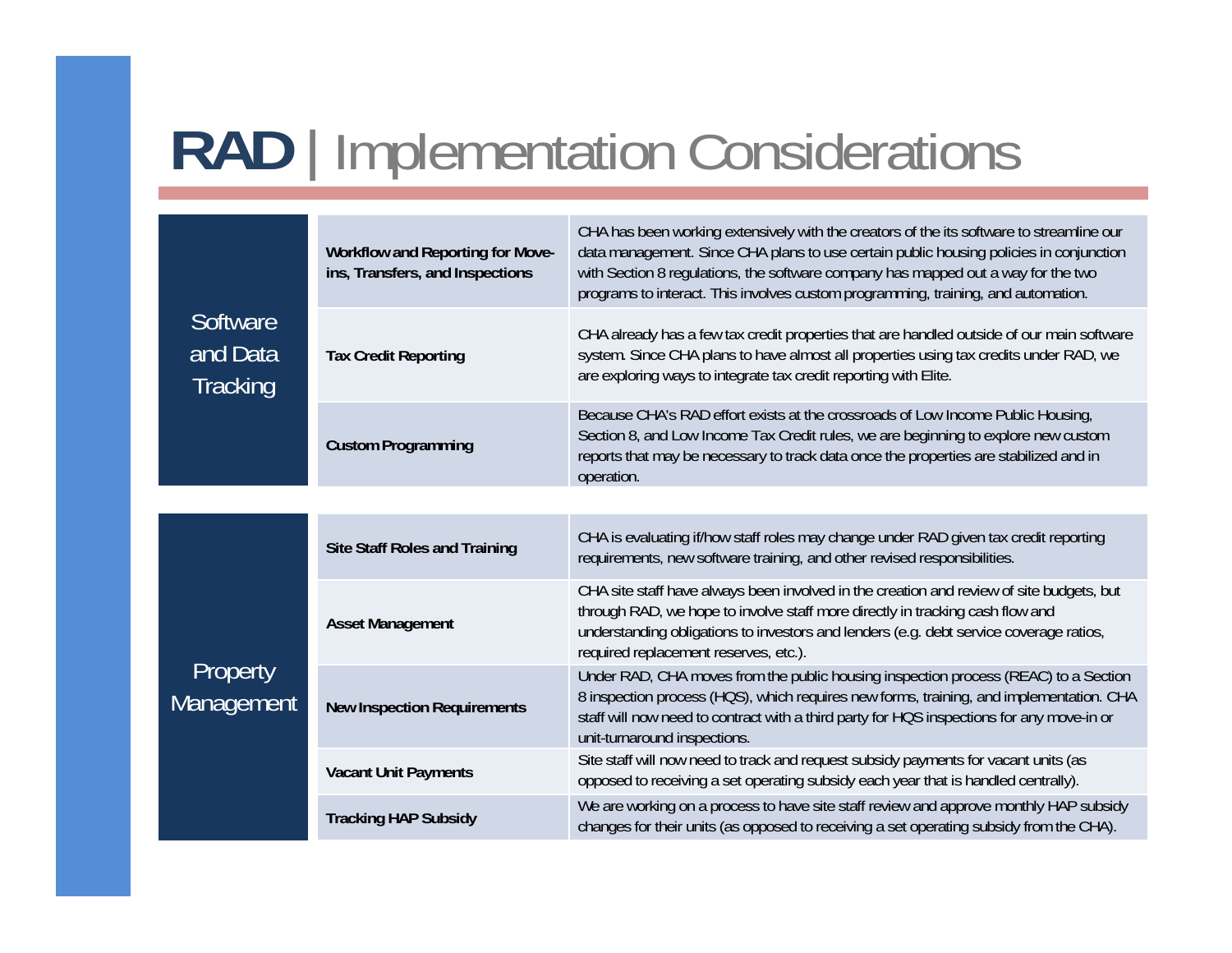# **RAD** | Succeeding in Cambridge

RAD, combined with CHA's Moving-to-Work status and 4% low income housing tax acquisition/rehab credits, allows CHA to reinvest in its portfolio and address long-deferred capital improvement work totaling \$382. Addressing these significant capital needs and stabilizing the operating income are what makes RAD so important to CHA, its residents and the Cambridge community.

- • **Preserving 2,129 units of affordable housing in a high priced, high demand market.**
- • **Ensuring the continued affordability of these units for future generations.**
- • **Establishing reserves of over \$23 million to further protect and secure the p properties.**
- • **Creating 1,308 direct and indirect jobs through the construction resulting from the RAD projects**
- • **Providing an additional \$143 million in economic output to the local economy.**

#### **Together, CHA and HUD under RAD are : Cambridge Portfolio-Wide RAD Summary**

| an additional \$143 million in              | <b>Total Uses*</b>            | \$381,650,000 | \$179,262 |
|---------------------------------------------|-------------------------------|---------------|-----------|
|                                             | <b>Reserves</b>               | \$23,650,000  | \$11,108  |
| he construction resulting from<br>projects. | Contingency                   | \$26,200,000  | \$12,306  |
| 1,308 direct and indirect jobs              | <b>Soft Costs</b>             | \$113,900,000 | \$53,499  |
| S.                                          | Construction                  | \$217,900,000 | \$102,349 |
| protect and secure the                      | Total Sources*                | \$381,650,000 | \$179,262 |
| ing reserves of over \$23 million           | LIHTC 4%                      | \$200,400,000 | \$94,129  |
| ts for future generations.                  | Subordinate Debt              | \$46,350,000  | \$21,770  |
| the continued affordability of              | Supportable Mortgage from NOI | \$134,900,000 | \$63,363  |
| in a high priced, high demand               | Tax-Exempt Bond Financing     | \$321,000,000 | \$150,775 |
| ng 2,129 units of affordable                |                               | Total         | Per Unit  |

\*Excludes acquisition since it is both a source and use.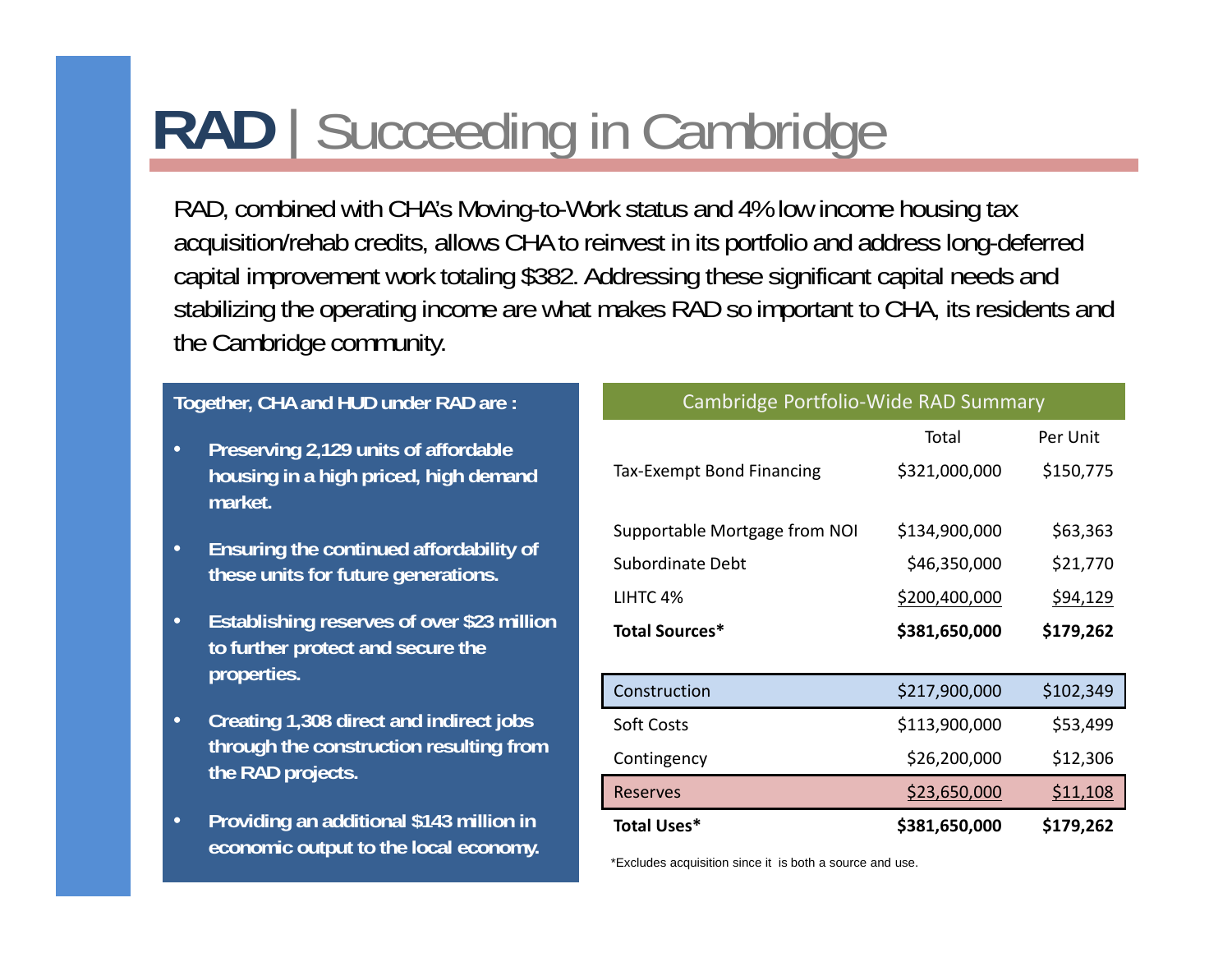# **RAD** | Final Thoughts

### **SOME TAKE AWAYS**

- Ŵ **Engage your residents and the wider community y earl and often. Involve residents in the planning and implementation to integrate their concerns and issues into the plans and work where possible.**
- Ŵ **Whenever possible, fund pre-development activities so you have a solid, clear road map for your portfolio/agency's future.**
- $\frac{1}{2}$  **Look at your portfolio as a whole and identify opportunities to leverage or liberate the assets within your mission. Be bold and creative.**
- **❖** Streamline wherever possible look for **administrative efficiencies in your operation and development activities.**
- $\frac{1}{2}$  **Plan for the future – make sure the rehab design deficiencies and marketability issues and uses durable finishes.**



### **LBJ Apartments, Cambridge, MA**

A 177 unit elderly/disabled development, LBJ Apartments was substantially renovated in 2012 using a \$10 million energy savings ARRA grant and LIHTC The property's core building systems were replaced resulting in over \$250,000 in annual savings, a 50% reduction in costs. In addition, CHA converted nearly half the studio apartments in the building to one bedroom units by incorporating balcony space into the units. Combined with upgraded kitchens and bathrooms and attractive community work that you complete addresses any **with upgraded kitchens** and bathrooms and attractive community work that you complete addresses any spaces, LBJ's long-term marketing problems with the building have been eliminated. LBJ was converted to RAD in December 2014.